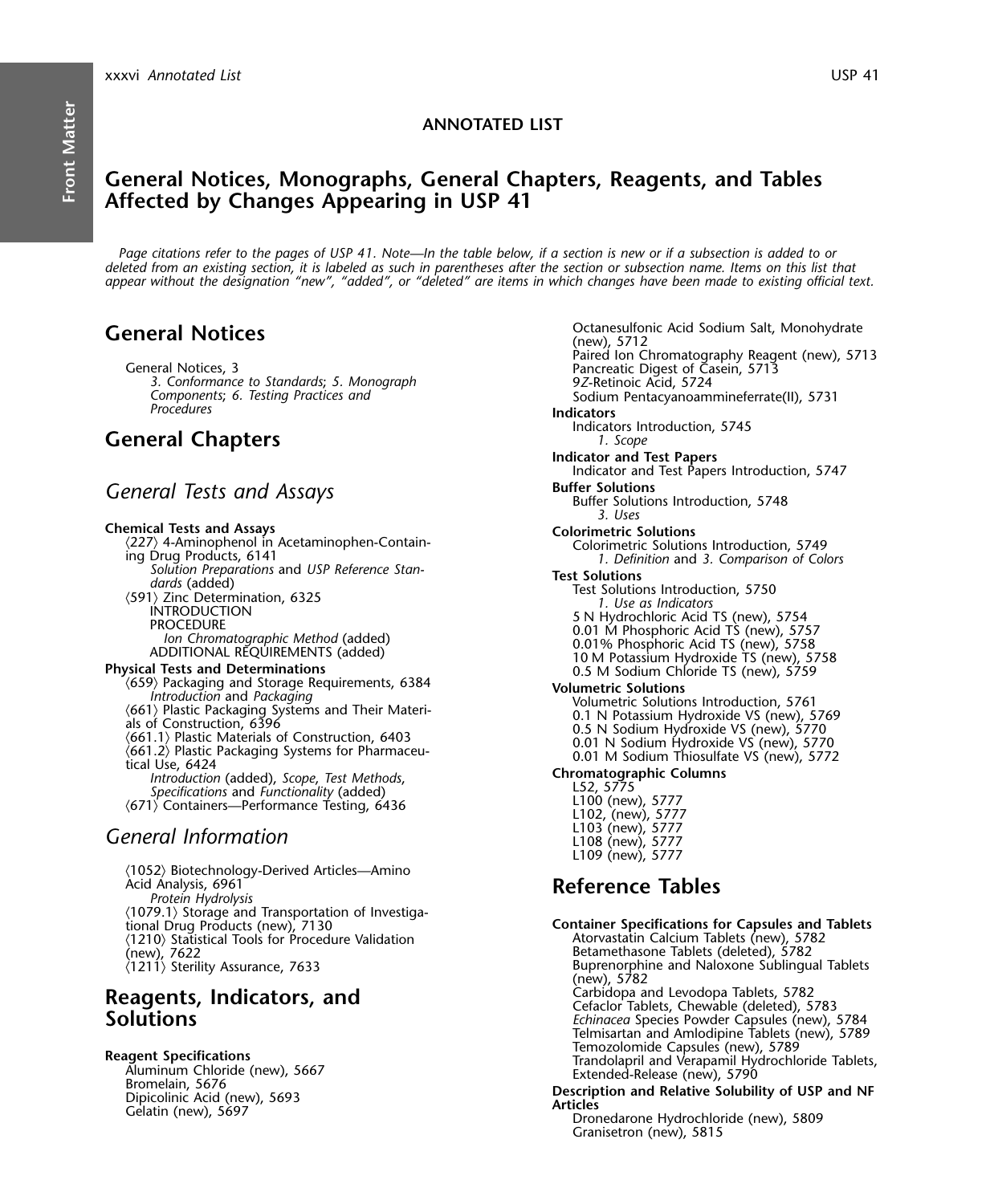Methylnaltrexone Bromide (new), 5825<br>
Prasugrel Hydrochloride (new), 5835<br>
CHEMICAL INFORMATION Prasugrel Hydrochloride (new), 5835<br>
Raltegravir Potassium (new), 5838 Raltegravir Potassium (new), 5838

# **Monographs (USP 41)** ADDITIONAL REQUIREMENTS

Acetazolamide for Injection, 66 **International Cefaclor Capsules, 743** Cefaclor Capsules, 743 ASSAY *Test B* (added) IMPURITIES (added) ASSAY ADDITIONAL REQUIREMENTS AND ARRIVE TESTS *Packaging and Storage* and *USP Reference Dissolution Standards* IMPURITIES otriptan Malate, 124<br>ASSAY SPECIFIC TESTS (deleted)<br>IMPURITIES **ADDITIONAL REQUIREMENTS**<br>Limit of Almotriptan Related Compound D<br>Limit of Almotriptan Related Compound D *Limit of Almotriptan Related Compound D* Cefaclor for Oral Suspension, 744 *and Almotriptan N-Dimer*, *Organic Impurities* IDENTIFICATION and *Limit of Fumaric Acid*<br>SPECIFIC TESTS ASSAY ADDITIONAL REQUIREMENTS **IMPURITIES USP Reference Standards** SPECIFIC TESTS Amikacin, 201<br>IDENTIFICATION **Example 1989**<br>
IDENTIFICATION ADDITIONAL REQUIREMENTS<br>
Infrared Absorption, Test A<br>
ASSAY Cefaclor Chewable Tablets (deleted) 746<br>
ASSAY ASSAY Cefaclor Chewable Tablets (deleted), 746<br>Amikacin Sulfate, 202<br>IDENTIFICATION IDENTIFICATION IDENTIFICATION *Infrared Absorption, Test A Test B* (added) ASSAY ASSAY ASSAY<br>Amikacin Sulfate Injection, 203<br>ASSAY PERFORMANCE TESTS Aminobenzoate Sodium, 213<br>CHEMICAL INFORMATION (added) SPECIFIC TE CHEMICAL INFORMATION (added) SPECIFIC TESTS (deleted)<br>DEFINITION<br>IDENTIFICATION ADDITIONAL REQUIREMENTS<br>*ISP Reference Standards USP Reference Standards*<br>*Test A* and *Test B Test A* and *Test B* and *Test B* Clindamycin Phosphate, 996 ASSAY<br>ASSAY ASSAY ASSAY ASSAY ASSAY ASSAY IMPURITIES IMPURITIES ADDITIONAL REQUIREMENTS ADDITIONAL REQUIREMENTS *USP Reference Standards USP Reference Standards* Aminobenzoic Acid Topical Solution (deleted),<br>
217<br>
Amoxicillin Capsules, 276<br>
ASSAY Cyanocobalamin Co 57 Capsules (deleted), 1055<br>
MPURITIES (added)<br>
MPURITIES (added)<br>
ADDITIONAL REQUIREMENTS<br>
ADDITIONAL REQUIREMENTS<br>
AD ADDITIONAL REQUIREMENTS<br> *USP Reference Standards* Cyanocobalamin Co 58 Capsules (deleted), 1056<br>
Amoxicillin Tablets, 280 1136<br>
ASSAY IDENTIFICATION PERFORMANCE TESTS<br>
IMPURITIES (added)<br>
IMPURITIES (added)<br>
IMPURITIES (added) ADDITIONAL REQUIREMENTS<br>
USP Reference Standards<br>
Atorvastatin Calcium Tablets (new), 395<br>
BCG Live (deleted), 454<br>
Betamethasone Tablets (deleted), 504<br>
Betamethasone Tablets (deleted), 504<br>
Bivalproex Sodium Delayed-Rele (new), 571 new), 571 *Test B* (added)<br>Bupropion Hydrochloride Extended-Release Tab-<br>ASSAY PERFORMANCE lets, 576 PERFORMANCE TESTS<br>ASSAY PERFORMANCE TESTS ASSAY *Dissolution* ASSAY Dissolution<br>PERFORMANCE TESTS Doxycycline Capsules, 1416<br>Dissolution<br>IMPURITIES Dissolution IMPURITIES *Dissolution* Carbidopa and Levodopa Tablets, 693 ADDITIONAL REQUIREMENTS IDENTIFICATION *Labeling* (added) *Test A* Doxycycline Hyclate Capsules, 1429 ASSAY IMPURITIES ASSAY IMPURITIES<br>
PERFORMANCE TESTS Doxycycline Hyclate Tablets, 1432<br>
Dissolution IMPURITIES<br>
IMPURITIES (added) Doxycycline for Oral Suspension IMPURITIES (added) IMPURITIES (added) Doxycycline for Oral Suspension, 1421<br>ADDITIONAL REQUIREMENTS IDENTIFICATION Packaging and Storage and USP Reference **ASSAY 1986 1986 1996 1996**<br>Standards **ASSAY** 

IMPURITIES *USP Reference Standards* **Dissolution** IDENTIFICATION **PERFORMANCE TESTS**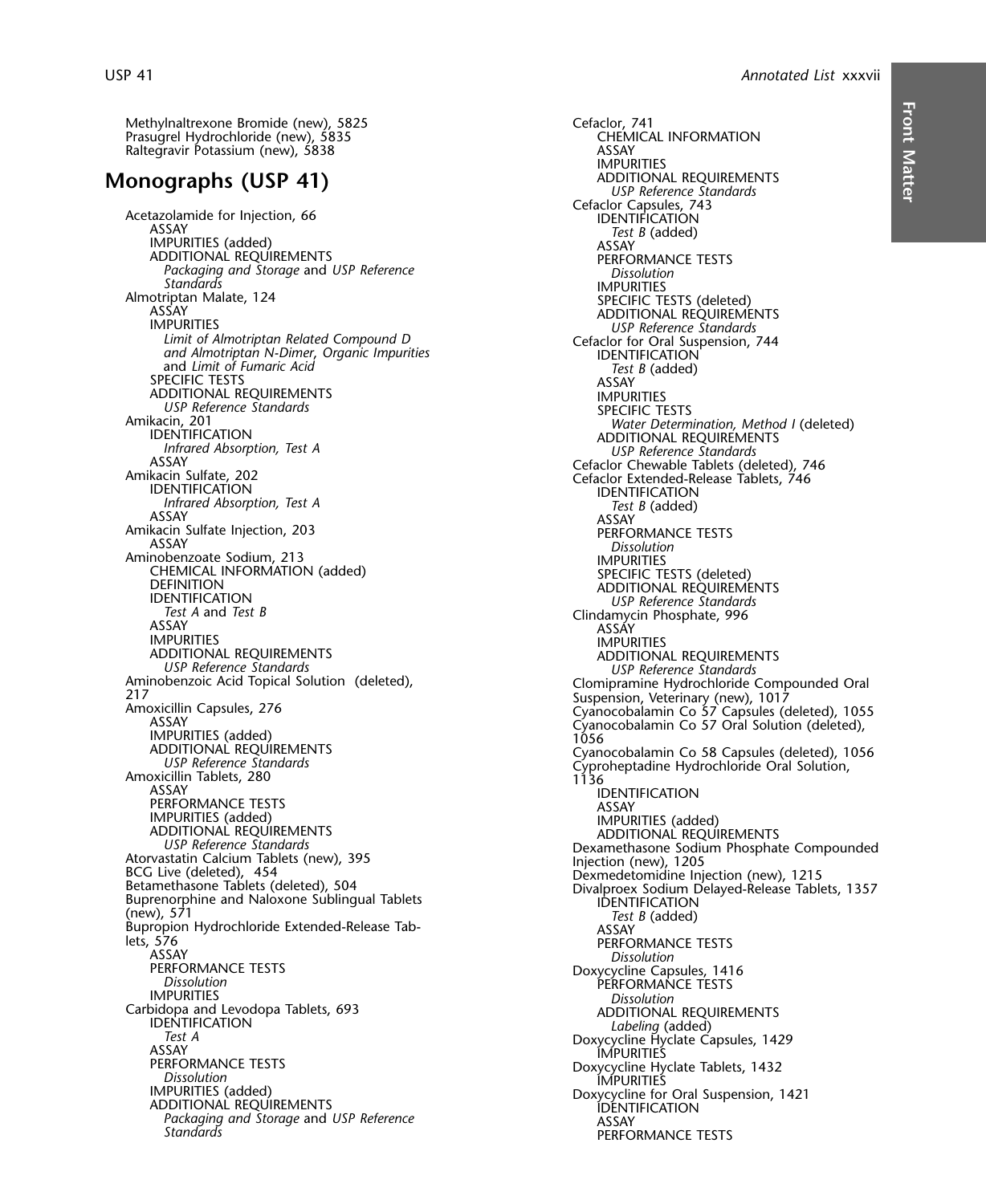Dissolution (added) IMPURITIES (added)<br>SPECIFIC TESTS Water Determination, Method I (deleted) ADDITIONAL REQUIREMENTS Epoetin (new), 1540 Fluticasone Propionate Nasal Spray, 1842 **IDENTIFICATION** Infrared Absorption, Test A ASSAY OTHER COMPONENTS Content of Benzalkonium Chloride PERFORMANCE TESTS **IMPURITIES** SPECIFIC TESTS Droplet Size Distribution (deleted) and Spray Pattern (deleted) ADDITIONAL REQUIREMENTS **USP Reference Standards** Glimepiride, 1945 **IDENTIFICATION ASSAY IMPURITIES** Limit of cis-Isomer (Glimepiride Related Compound A) ADDITIONAL REQUIREMENTS **USP Reference Standards** Glimepiride Tablets, 1947 **IDENTIFICATION** Test B (added) ASSAY PERFORMANCE TESTS Dissolution **IMPURITIES** ADDITIONAL REQUIREMENTS **USP Reference Standards** Granisetron (new), 1989 Hydroxyzine Pamoate, 2095 **IDENTIFICATION** ASSAY **IMPURITIES** Organic Impurities (added) ADDITIONAL REQUIREMENTS **USP Reference Standards** Hydroxyzine Pamoate Capsules, 2097 **IDENTIFICATION** ASSAY PERFORMANCE TESTS **Dissolution** IMPURITIES (added) ADDITIONAL REQUIREMENTS Indomethacin Capsules, 2151 **IDENTIFICATION** Test B ASSAY **PERFORMANCE TESTS**<br>Uniformity of Dosage Units IMPURITIES (added) ADDITIONAL REQUIREMENTS **USP Reference Standards** Ipratropium Bromide and Albuterol Sulfate Inhalation Solution (new), 2228 Diluted Isosorbide Dinitrate, 2267 **IDENTIFICATION** ASSAY **IMPURITIES** Itraconazole, 2290 **DEFINITION IDENTIFICATION** Test B (added) **ASSAY IMPURITIES** Organic Impurities<br>SPECIFIC TESTS **Optical Rotation** 

Levetiracetam Extended-Release Tablets, 2377 PERFORMANCE TESTS Dissolution Lorazepam Injection, 2471 IDENTIFICATION Test B **ASSAY IMPURITIES** ADDITIONAL REQUIREMENTS Mefenamic Acid, 2549 **IDENTIFICATION** Infrared Absorption, Test A **ASSAY IMPURITIES** Organic Impurities Menthol, 2572<br>ASSAY **IMPURITIES Related Compounds** Methylphenidate Hydrochloride Extended-Release Tablets, 2683 **ASSAY** PERFORMANCE TESTS **Dissolution IMPURITIES** Metoprolol Succinate Extended-Release Tablets, 2709 **IDENTIFICATION** Test C (added) ASSAY PERFORMANCE TESTS IMPURITIES (added) ADDITIONAL REQUIREMENTS **USP Reference Standards** Milrinone Lactate Injection (new), 2748 Morphine Sulfate Compounded Injection (new), 2813 Moxifloxacin Ophthalmic Solution, 2819<br>IDENTIFICATION Test B (added) ASSAY **IMPURITIES SPECIFIC TESTS** pH and Osmolality and Osmolarity Mycophenolic Acid Delayed-Release Tablets, 2838 ASSAY PERFORMANCE TESTS **Dissolution IMPURITIES** ADDITIONAL REQUIREMENTS USP Reference Standards Nicotine Polacrilex, 2932 **DEFINITION ASSAY SPECIFIC TESTS** Water Determination, Method I and Loss on Drying Nilutamide (new), 2944 Paraldehyde, 3165<br>DEFINITION (added) **IDENTIFICATION** ASSAY (added) **IMPURITIES** Chloride (deleted), Sulfate (deleted), Limit of Acetaldehyde (deleted), and Organic Impurities (added) SPECIFIC TESTS Congealing Temperature (deleted)<br>ADDITIONAL REQUIREMENTS USP Reference Standards (added) Pentazocine Injection, 3225 **IDENTIFICÁTION ASSAY IMPURITIES** (added) ADDITIONAL REQUIREMENTS